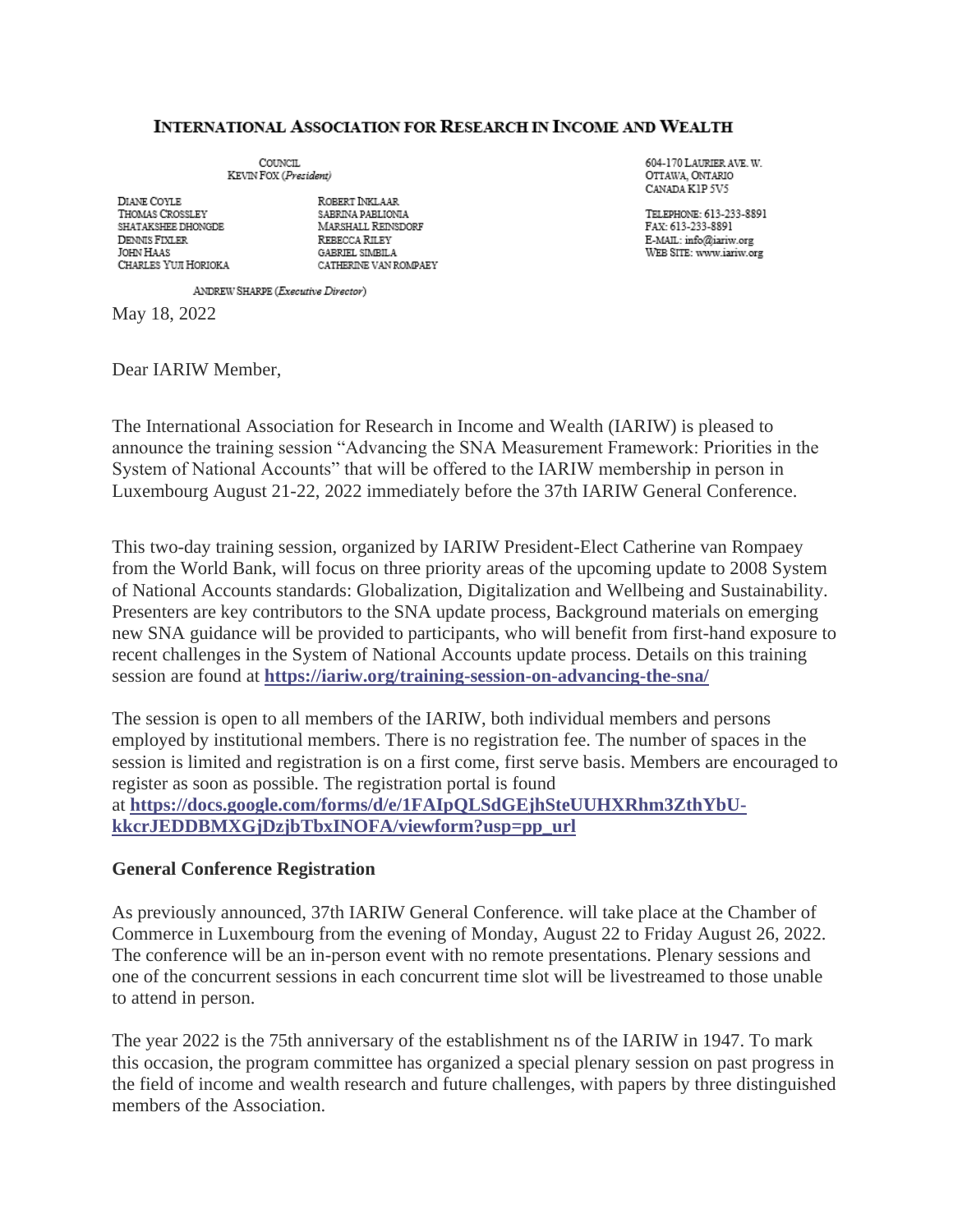The conference website constructed by STATEC is found at **[www.iariw2022.lu](http://www.iariw2022.lu/)**

Registration is now open. Note that evening meals are included in the conference package this year. Delegates are responsible for booking their own accommodation. A list of hotels can be found on the conference website.

Around 150 papers on income and wealth issues will be presented at the conference. The preliminary conference program is posted at **[https://iariw.org/iariw-37th-general-conference](https://iariw.org/iariw-37th-general-conference-luxembourg-august-22-26-2022/)[luxembourg-august-22-26-2022/](https://iariw.org/iariw-37th-general-conference-luxembourg-august-22-26-2022/)**

# **Nominations Open for New Members of the IARIW Council**

Four members are to be elected to the Council for the 2022-2026 period. The call for nominations is posted at **<https://iariw.org/call-for-2022-nominations-to-the-iariw-council/>**. The deadline for nominations is June 15, 2022 at midnight EDT. An email ballot will be distributed to members shortly thereafter.

**Special Conference on Income, Wealth and Well-being in Africa in November 11-13, 2022** The IARIW, in collaboration with the Tanzania National Bureau of Statistics, has organized a special conference entitled "Measuring Income, Wealth and Well-being in Africa.' After two postponements because of the pandemic, the conference will now take place November 11-13, 2022 in Arusha, Tanzania. The preliminary conference program is posted at **<https://iariw.org/iariw-tnbs-conference-program/>**.

Due to the delay in the conference, the program has been expanded with two additional Covid-19-related sessions. Persons interested in presenting a paper in these sessions can find the submission portal at **[https://docs.google.com/forms/d/e/1FAIpQLSdWyobf16feRR6cCe-](https://docs.google.com/forms/d/e/1FAIpQLSdWyobf16feRR6cCe-DnFNoUjNcSM7sQFTiaArasN2j7oswog/viewform)[DnFNoUjNcSM7sQFTiaArasN2j7oswog/viewform](https://docs.google.com/forms/d/e/1FAIpQLSdWyobf16feRR6cCe-DnFNoUjNcSM7sQFTiaArasN2j7oswog/viewform)**. The deadline for submissions of proposals is June 30, 2022 with decisions by July 31.

# **Special Conference on Central Banks, Financial Markets and Inequality, March 29-April 1, 2023**

The IARIW, in partnership with the Bank of Italy, is organizing a conference entitled "Central Banks, Financial Markets and Inequality" in Naples, Italy on March 29-April 1, 2023. The call for papers for the conference is posted at **[https://iariw.org/wp-content/uploads/2022/04/Call](https://iariw.org/wp-content/uploads/2022/04/Call-for-Papers-IARIW-BOI.pdf)[for-Papers-IARIW-BOI.pdf](https://iariw.org/wp-content/uploads/2022/04/Call-for-Papers-IARIW-BOI.pdf)** . Additional information on the conference is posted at **<https://iariw.org/wp-content/uploads/2022/04/Proposal-IARIW-Bank-of-Italy.pdf>**.

The portal for submission of proposals for papers is now open. The deadline is August 31, 2022. Submission of proposals are now being accepted at **[https://docs.google.com/forms/d/e/1FAIpQLScxq1izPu6IvAI3\\_fIVVtj\\_wluIrzbgJqCQTvj](https://docs.google.com/forms/d/e/1FAIpQLScxq1izPu6IvAI3_fIVVtj_wluIrzbgJqCQTvjrrT0CJ8OwaA/viewform) [rrT0CJ8OwaA/viewform](https://docs.google.com/forms/d/e/1FAIpQLScxq1izPu6IvAI3_fIVVtj_wluIrzbgJqCQTvjrrT0CJ8OwaA/viewform)**.